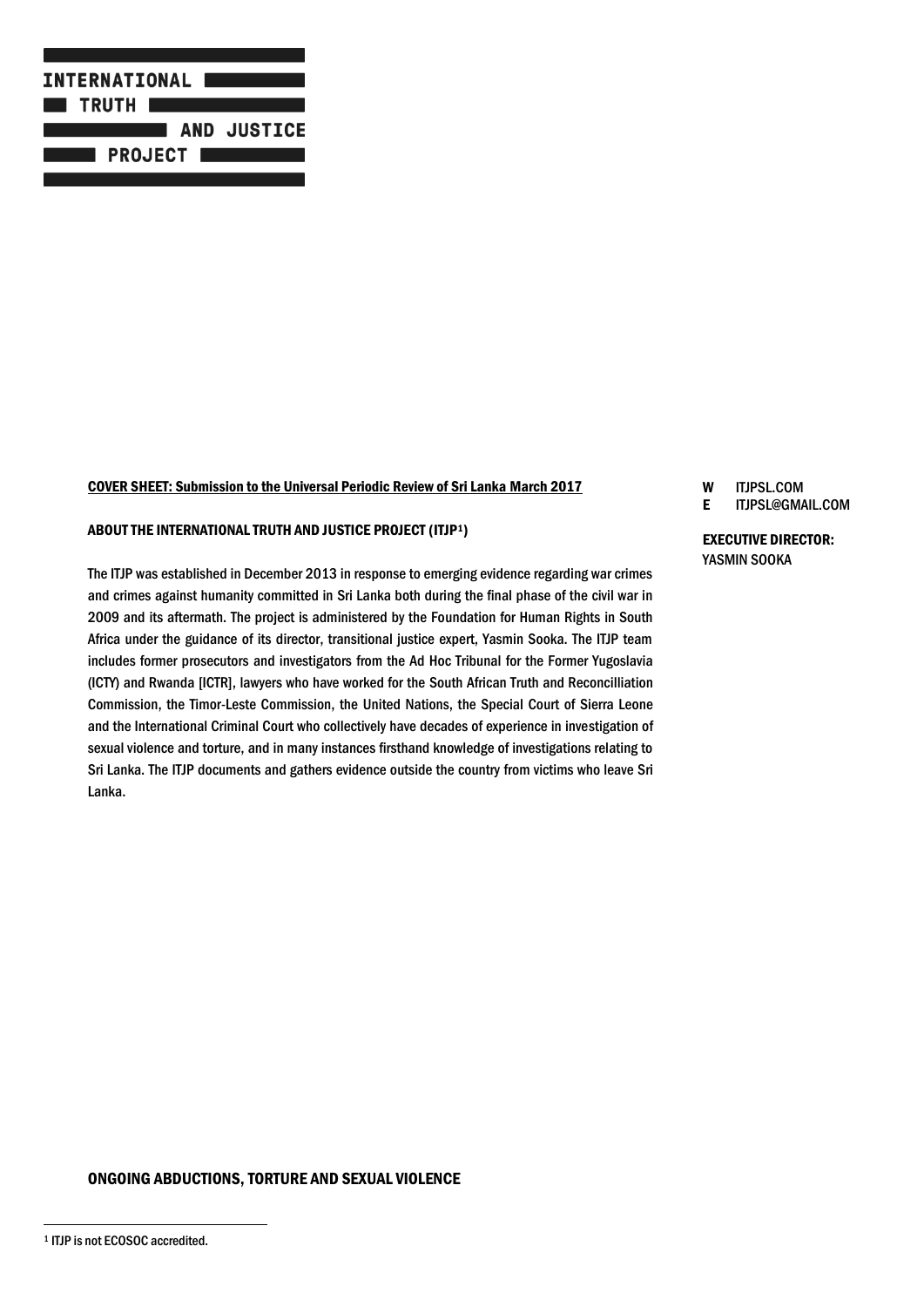

### 1. 48 cases documented from 2015-2017

The ITJP has taken detailed sworn testimony from 48 Tamil survivors of security force torture under the Sirisena Government, the vast majority abducted in "white vans". These survivors are now in the UK, Switzerland and Holland. Given it can take years for survivors to be released from detention, escape abroad and be located and interviewed by the ITJP, the size of this initial caseload is worrying.

The focus in this submission is on the 2016 cases because the 2015 cases were largely covered in oursubmission to UNCAT2.

Witnesses were adamant they would not be able to give this sort of testimony safely inside Sri Lanka:

"If people were to speak out from Sri Lanka they would be signing their own death warrant. I have an opportunity to do this as I am outside Sri Lanka."

#### 2.The 2016 cases: 18 cases (16 male, 2 female), 2017 1 male case<sup>3</sup>

Of the 18 cases from 2016, 8 survivors also report hearing (or in one case seeing) other prisoners screaming while they were detained, from which one infers that they may have been tortured and that the overall detainee numbers may be larger.

The detention periods varied from 3 days to 6 months.

13 of the victims had been members of the LTTE, including some as child soldiers; the remaining 5 were civilians. 3 LTTE members appear to have come to the attention of the authorities as a result of not having been in "rehabilitation"; at least 2 after they returned from periods abroad. Others seem to have been targeted because of their human rights or political work, especially campaigning for the disappeared or campaigning for Tamil politicians, or because they participated in commemorations for the dead on 18 May 2016 or in November 2016. 2 torture victims appear to have come under scrutiny because they'd been in contact with other former cadres who'd been arrested; one more because of suspicion about his access to UXO in his role in de-mining.

Detainees made the following assumptions about the institution responsible for holding them in custody, based on how the perpetrators introduced themselves and what clothing they wore:

TID: 3 Sri Lankan Army (SLA): 3 A mixture of army uniforms and plain clothes: 4 Only plain clothes: 3 Military Intelligence: 1 CID: 4

While Sri Lankans commonly refer to both military and police intelligence officers as CID which makes precise identification difficult, what this does indicate is that both the military and police continue to be involved in abduction, torture and sexual violence throughout 2016. Several witnesses were also adamant that they had been detained in an army camp – some named "joseph camp" in Vavuniya and Kangapuram army camp.

In 4 instances in 2016, witnesses believed senior officers were present during interrogation because the torturers told them an important person was visiting or they saw decorations or stars on the uniforms of officers present, who were also treated with deference by subordinates.

 $\overline{a}$ 

<sup>2</sup> November 2016, ITJP[, http://www.itjpsl.com/reports/submission-to-un-committee-against-torture](http://www.itjpsl.com/reports/submission-to-un-committee-against-torture)

<sup>3</sup> Details not given of the 2017 case lest they identify the individual.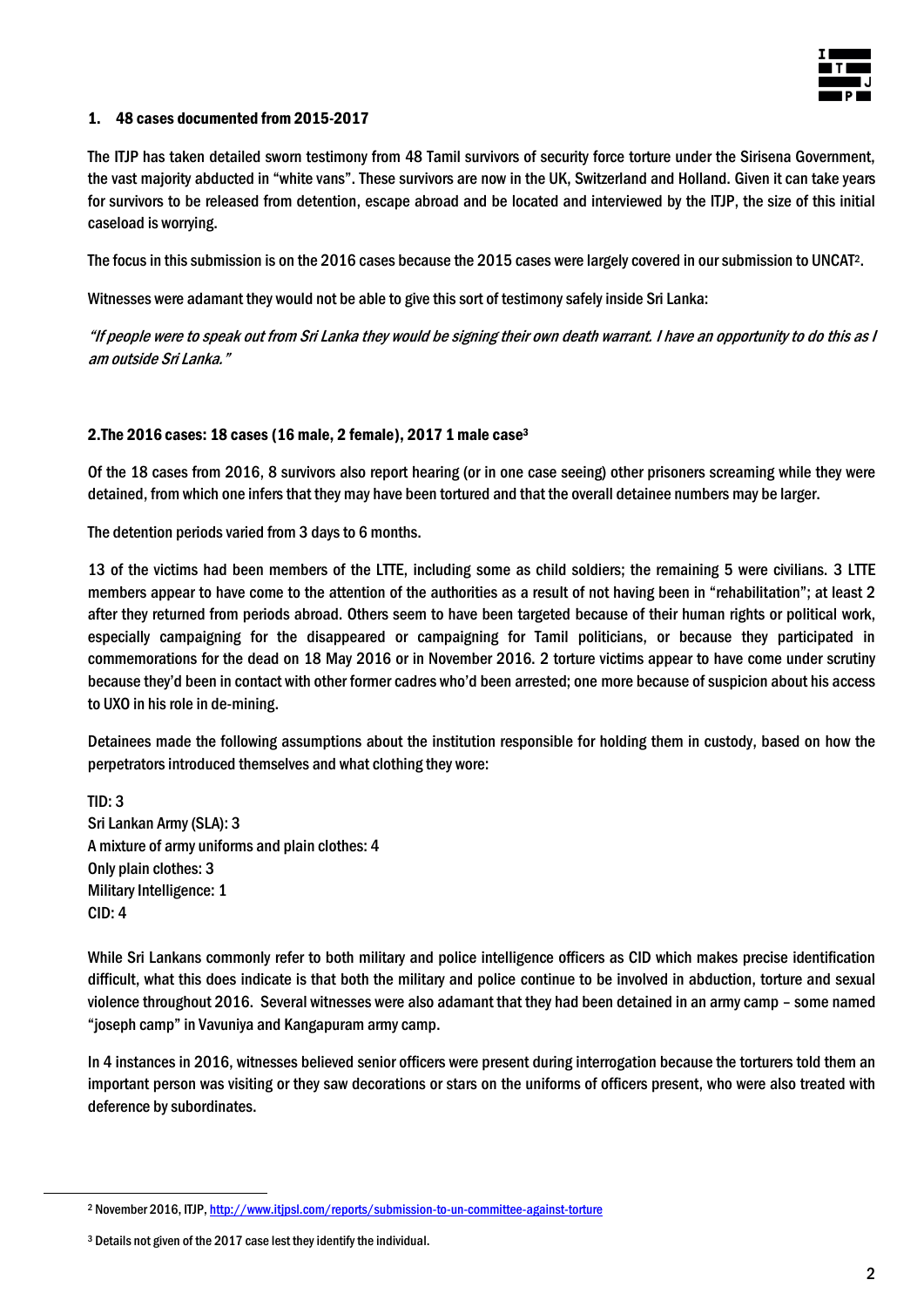

### 3. 2015: 29 cases (23 male, 6 female).

The ITJP has documented 29 torture cases from 2015<sup>4</sup> and one additional case of a young man who fled after being detained in 2015 in a known army camp for 2 days and beaten.

### 4. Abductions

The abductions in 2015-16 follow similar procedures to hundreds of previous security force abductions the ITJP has documented under the Rajapaksa period, though in some recent cases the perpetrators have changed vehicles en route to the place of detention, which is a new procedure. 14 of the 18 victims in 2016 were blindfolded or hooded; one passed out unconscious in the van and cannot recall. 16 had their hands tied; one did not, and one was unconscious for the entire journey. 5 had their mouths gagged in the vehicle to prevent them screaming.

2016 abduction vehicles White van 15 Van [colour not specified] 3

2015 abduction vehicles Vans 27 Not applicable 2

Some victims were apprehended on the way to or from work, at bus stops, others at their homes normally at night. The vast majority of cases pertain to abductions in the North of Sri Lanka, though there are a few cases in Colombo and the East. This may reflect who has the money to pay smugglers to flee the country, rather than where violations occur.

#### 5. Sites

 $\overline{a}$ 

Though many torture sites are kept secret from the victim, "Joseph Camp" [also known as the Vanni Security Force Headquarters] is still being used as an illegal place of detention in late 2016 by both the military and TID5. Witnesses recently interviewed give detailed descriptions of the holding cells there<sup>6</sup>.

#### 6. Torture and Sexual Violence

The methods of physical torture documented in 2015 and 2016 remain the same as in the Rajapaksa period, namely: falaka, beating normally with pipes and batons, whipping often with cables and wires, kicking, punching, burning with cigarettes, branding with hot metal rods, asphyxiation in polythene bags soaked in petrol or chili powder, submerging heads in tubs of

<sup>4</sup> 27 of the 29 cases from 2015 are detailed in our submission to UNCAT59 available a[t http://www.itjpsl.com/assets/ITJP-Chart-2015-and-2016](http://www.itjpsl.com/assets/ITJP-Chart-2015-and-2016-cases.pdf) [cases.pdf](http://www.itjpsl.com/assets/ITJP-Chart-2015-and-2016-cases.pdf) an[d http://www.itjpsl.com/assets/ITJP-Submission-to-the-Committee-Against-Torture.pdf](http://www.itjpsl.com/assets/ITJP-Submission-to-the-Committee-Against-Torture.pdf) and are therefore not repeated here in detail.

<sup>5</sup> Witnesses in 2016 also reported hearing other prisoners screaming in "Joseph Camp".

<sup>6</sup> One 2016 survivor detained in "Joseph camp"<sup>6</sup> by TID was only handcuffed not blindfolded. He described being taken in to what looked like big school building and led up about five or six steps by armed men, walking straight and up more steps. He was kept in a dark room with no windows or furniture, secured by a solid metal door with no visible lock and lit by a single electric bulb whose switch was outside. The room was so small he could not lie straight. In the corner was a squat toilet but no water and the room smelt very bad. He was brought water twice a day in a dog-shaped dish. This witness described extremely brutal physical and sexual torture here:

<sup>&</sup>quot;They raped me anally by inserting a metal pipe in my anus on 3 to 4 occasions. I bled extensively at the time after I had been raped and then got an infection. The men also urinated on me and forced me to drink the urine. It was sickening. The pain was unbelievable. I felt extremely ashamed and dirty."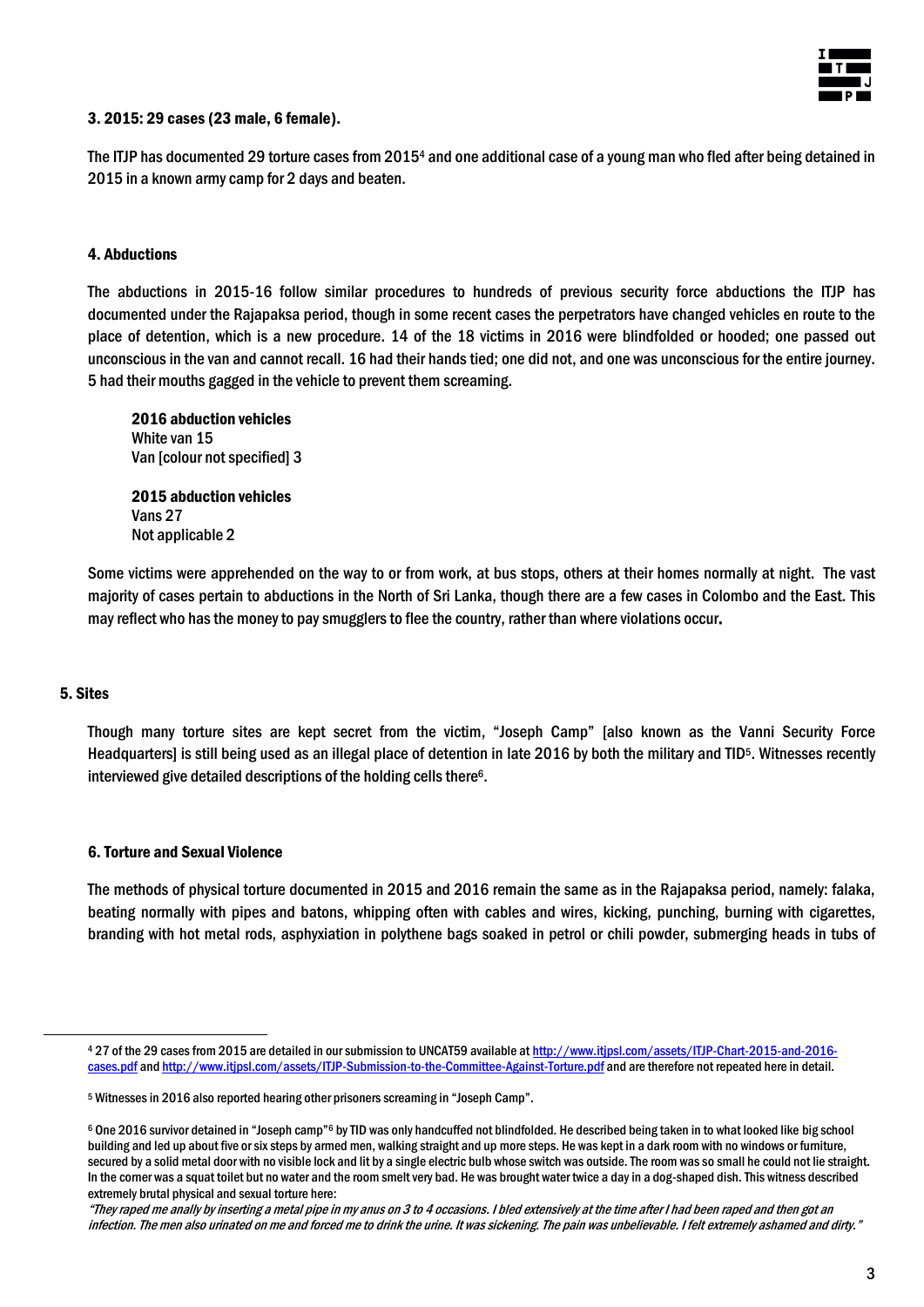

water, hanging upside down, manacling and tying to chairs, and in some instances electrocution. In addition, there is rape and other forms of sexual violence and humiliation7.

Detainees were also repeatedly threatened with death; one man remembers being told: "your family can pick your body up".

Male sexual violence in detention is common and often combined with ethnically degrading language. One survivor described being anally raped and then turned over and his penis and testicles pulled very hard in anger. "We will make sure that you will not create a future Tamil with this, "his rapist told him.

# 7. Women Torturers

Testimony reveals female Sri Lankan soldiers have participated in torturing women detainees in 2016, in one case burning the flesh of a victim with a cigarette<sup>8</sup>. Another female victim described a woman soldier being ordered to strip and beat her<sup>9</sup>. Later the same woman soldier escorted a male colleague into the victim's cell at night so he could rape and further torture her.

## 8. Interrogation

Several victims now fleeing abroad have been detained or abducted on more than one occasion and are severely traumatised, often suicidal. It emerges from testimony<sup>10</sup> that previous interrogation records are being stored and become available to new teams during subsequent interrogations, indicating a degree of central coordination.

Testimony suggests intelligence gathering about the LTTE is still underway; one 2016 witness described being taken to a room with photographs on the wall of LTTE fighters, some of which had been circle in a red marker and a cross put next to them.

Social media sites like Facebook are being watched, as another survivor found to his cost:

"The man said, 'Even on your Facebook account we can see that you are connected to many people abroad who are LTTE members and supporters, so clearly you are in communication and in touch with them'. I explained that they were just friends and I had no idea about their LTTE connections – many of them sent me friend requests and I accepted innocently."

Recent interrogation questions have focused on relationships with Tamil politicians and identifying individuals behind anti government protests in Sri Lanka and abroad. Detainees in 2016 have been shown photographs of Tamils protesting in Europe outside a Sri Lankan Embassy<sup>11</sup>.

## 9. Releases

 $\overline{a}$ 

<sup>7 &</sup>quot;On one occasion, they also put something that burned very badly on the tip of my penis. On two other occasions, they forced a pipe into my anus whilst I was chained from the ceiling."

<sup>8</sup> "The woman lifted up the blouse I was wearing exposing my back and then pressed burning cigarettes into my back and thigh. I was screaming with pain".

<sup>9</sup> "He told the female SLA officer to remove my clothes and so she removed almost all my clothes including my bra, leaving me standing in my panties. While she was taking my clothes off I begged her not to and I was crying. Inside the room one of the male SLA officers told the female to hit me. She picked up a wooden stick and hit me on the head and shoulders about 7 or 8 times."

<sup>10 &</sup>quot;He knew my background and repeated it back to me, including that I had worked in the XXX [redacted for witness protection] and was in the LTTE."

<sup>&</sup>lt;sup>11</sup> "I was asked to look at the pictures and identify the individuals. I said that I did not know them. One of the men then stubbed a lit cigarette on my back and arm."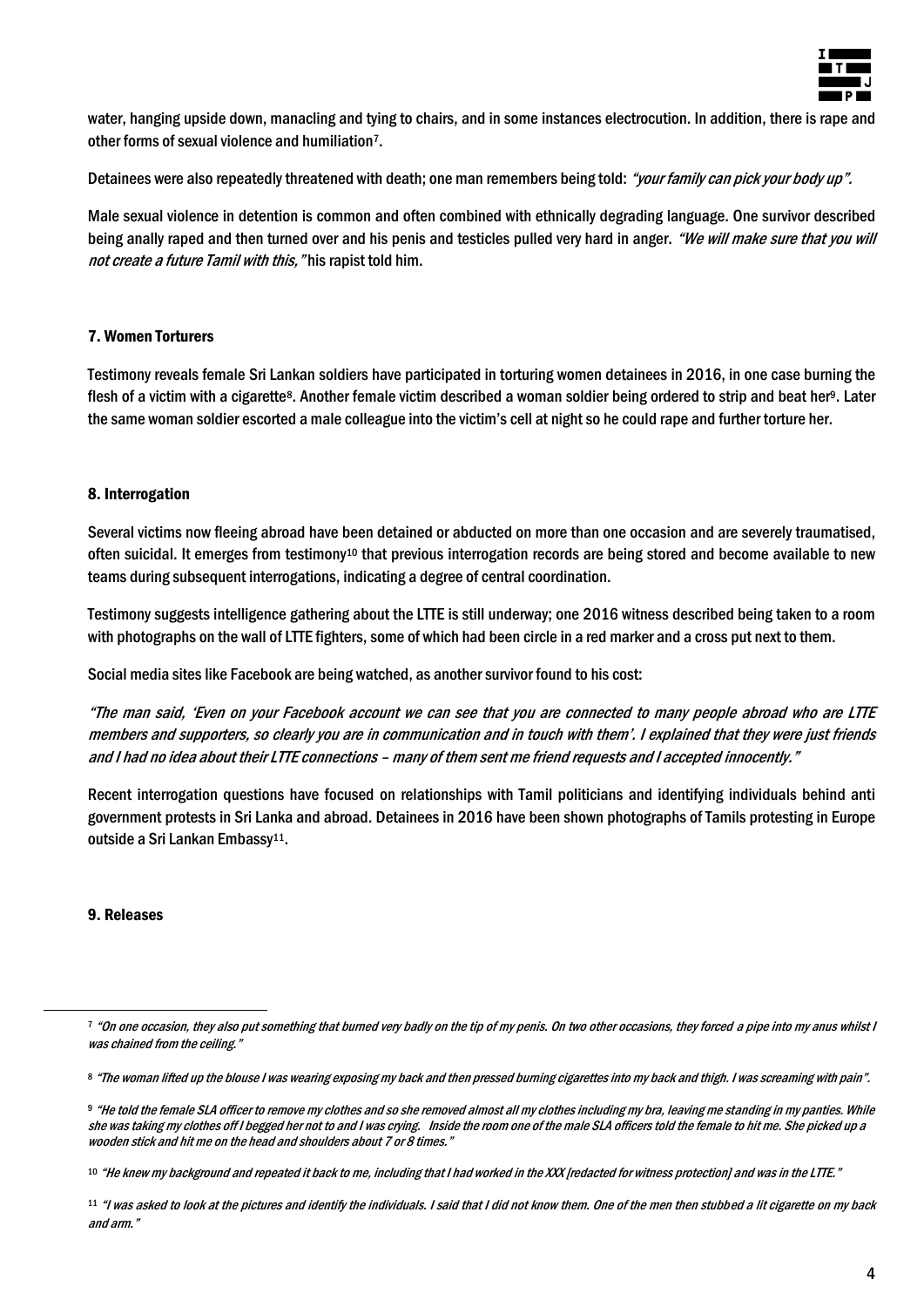

In almost all the 2015 and 2016 cases, money was paid as a ransom, in many cases to the Eelam People's Democratic Party or EPDP. The sums paid in 2016 varied from 2 lakh Sri Lankan rupees (US \$1,316) for release from detention to 50 lakhs (US \$32,907) for release and smuggling to Europe. In some cases detainees are warned by security officials to leave the country:

## "I don't want to see you again, if we see you we will kill you; run away and escape!"

Some witnesses flee by boat from Mannar to India; others leave through Colombo Airport suggesting that immigration officials at the immigration counters are bribed in advance to allow safe passage12.

In all but 2 of the cases in 2016, the victims reported their families had been questioned about their whereabouts by security forces after they fled Sri Lanka; some family members had even been detained in reprisal incidents.

## 10. Conclusion

The UN Investigation into Sri Lanka<sup>13</sup> described the modus operandi of "white van" abductions and established that "incidents of sexual violence were not isolated acts but part of a deliberate policy to inflict torture" by the security forces. Nothing has been done by the new Government to break this culture of impunity, even when a torture site first identified by the ITJP was corroborated by a visiting WGEID team14. After more than 2 years in office, the Government's failure to investigate past allegations makes it complicit in the continuation of the violations15.

There has also been no attempt to vet public officials despite the commitment in UNHRC Resolution 30/1 to do this<sup>16</sup>. As the ITJP's reports show, alleged perpetrators have been sent abroad as diplomats and members of delegations to UN committees17.

Based on hundreds of detailed witness statements, the ITJP has identified several alleged perpetrators (direct and in positions of command responsibility) and torture sites, but there is still regrettably no credible witness protection mechanism for witnesses and victims inside or outside the country to testify, be it to a truth commission or court<sup>18</sup>.

The Government's defence regarding its failure to investigate has been to say wait for the special court to be set up. However it is now clear the Prime Minister and President have no intention of establishing a hybrid court as the Foreign Minister promised in Geneva in September 2015. The President has reassured the security forces in person and in public that not one of them will

"He said I should go the third counter of the immigration desk and that he had already sent a message to the immigration officer at that desk containing my details and that I would not face any problems during departure."

<sup>13</sup> OISL, 2015, para 591.

 $\overline{a}$ 

<sup>15</sup> <http://www.itjpsl.com/reports/submission-to-cedaw>

<sup>&</sup>lt;sup>12</sup> "We went to the counter that he had arranged before and the man at the counter scanned the agent's [name redacted] passport but not mine. He just stamped my passport."

<sup>&</sup>quot;At the counter, nothing was asked, and it was clear to me everything had been arranged."

<sup>14</sup> ITJP Press Release: Trincomalee Secret Torture Site[: http://www.itjpsl.com/assets/press/20.11.15-Press-Release-TIJP-on-Trincomalee-Secret-Site-](http://www.itjpsl.com/assets/press/20.11.15-Press-Release-TIJP-on-Trincomalee-Secret-Site-2.pdf)[2.pdf](http://www.itjpsl.com/assets/press/20.11.15-Press-Release-TIJP-on-Trincomalee-Secret-Site-2.pdf)

<sup>16</sup> In November 2016 the Government of Sri Lanka sent Sisira Mendis - an alleged perpetrator named in a UN report - to Geneva as part of its delegation to the Committee Against Torture. As he was brought out of retirement by the Sirisena Government and given a very senior intelligence job, he should have been subjected to vetting. Other highly problematic appointments by the Sirisena Government include: Suhada Gamlath, Yasantha Kodegoda and Nandana Munasinghe to the Witness Protection National Authority; General Jagath Jayasuriya as Ambassador to Brazil and other Latin American countries; General Jegath Dias as Chief of Army Staff.

<sup>17</sup> <http://www.itjpsl.com/assets/press/The-case-against-Sisira-Mendis-final.pdf> and [http://www.itjpsl.com/assets/press/ITJP\\_joseph\\_camp\\_press\\_releases\\_ENG.pdf](http://www.itjpsl.com/assets/press/ITJP_joseph_camp_press_releases_ENG.pdf) an[d http://www.itjpsl.com/assets/press/Target-perpetrators-not](http://www.itjpsl.com/assets/press/Target-perpetrators-not-victims-press-release.pdf)[victims-press-release.pdf](http://www.itjpsl.com/assets/press/Target-perpetrators-not-victims-press-release.pdf) an[d http://www.itjpsl.com/assets/Sri-Lanka-Witness-Protection-Report.pdf](http://www.itjpsl.com/assets/Sri-Lanka-Witness-Protection-Report.pdf) .

<sup>18</sup> See ITJP report on witness protection: Putting the Wolves to Guard the Sheep (2017) at http://www.itjpsl.com/reports/witness-protection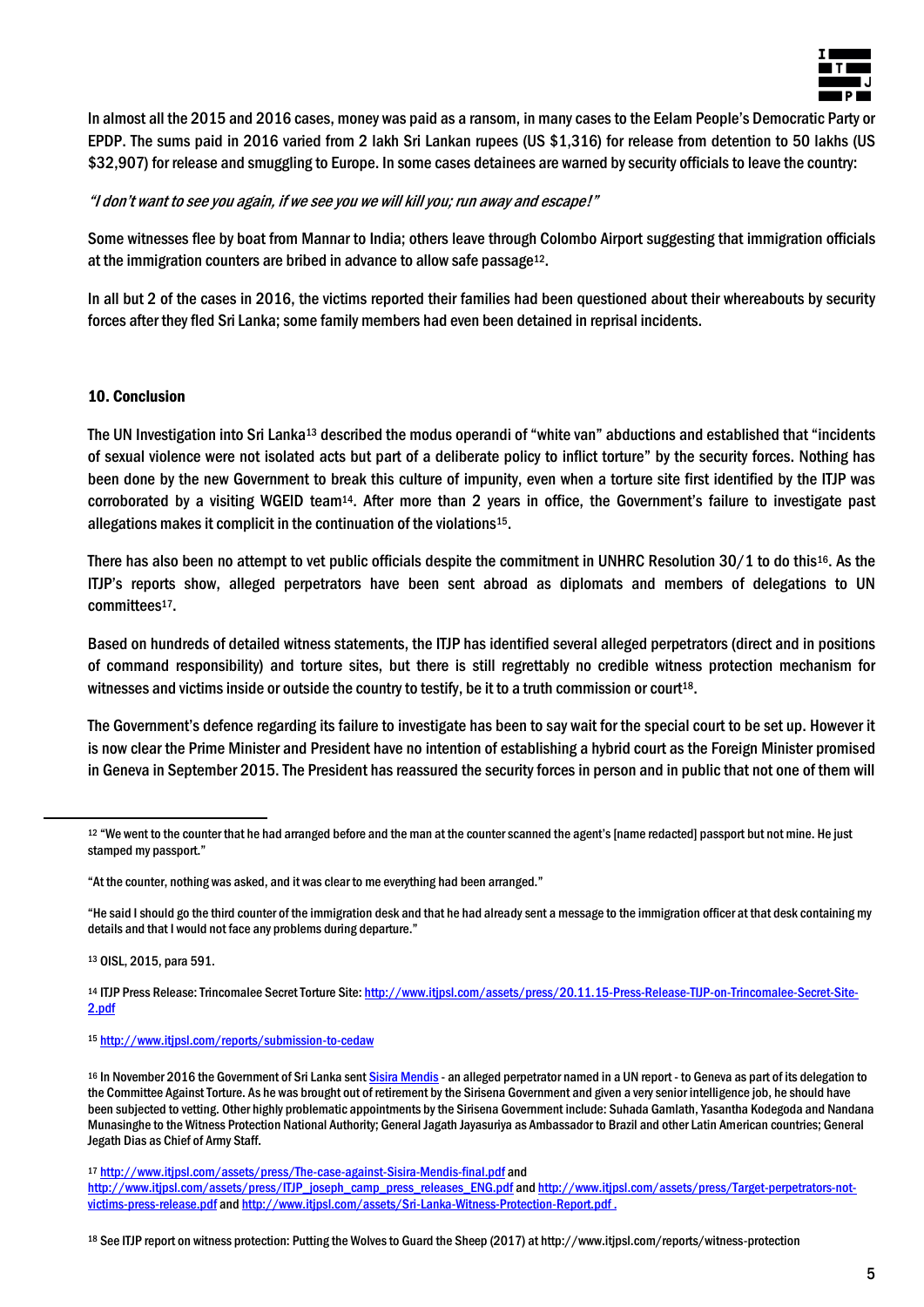

be charged with human rights violations, which reinforces the culture of impunity. The UN High Commissioner for Human Rights has made it clear another domestic mechanism will not have the trust of victims after so many have failed to deliver justice.

# Some Recommendations for the UPR Process to Ask of Sri Lanka:

# 1. Independent Investigation

Establish an independent credible investigation with international investigators, using best comparative experiences such as CICIG in Guatemala, to assist the Government with investigations of past and current system crimes as well as provide the technical support to establish a new independent investigative unit systematically to investigate, vet and screen alleged perpetrators in the security forces.

# 2. Vetting and Screening

- 2.1 Civilian Vetting and Screening Body
	- Establish an independent credible civilian body to carry out vetting and screening of public employees and security officials, as agreed in Resolution 30/1 in October 2015.
- 2.2 Recall and investigate diplomats, such as Ambassador Jagath Jayasuriya in Brazil, against whom there are allegations of complicity in torture.
- 2.3 Suspend and investigate public and security officials named in the OISL report in command of units alleged to have committed violations, such as inter alia Mr. Sisira Mendis [ex CID DIG at the climax of the war], who now holds a senior intelligence position.

# 3. Witness Protection

- 3.1 Strengthen witness protection legislation, as agreed in Resolution 30/1, to align with international standards.
- 3.2 Immediately suspend members of the witness protection National Authority against whom there are allegations of wrongdoing or interference pending an inquiry and replace them with independent figures who have been properly vetted and have demonstrated a commitment to human rights.

# 4. Testifying from Abroad

Amend the rules for witnesses who would like to testify from abroad either through video or other means such as letters rogatory in order to ensure that key witnesses abroad do not have to enter a Sri Lankan embassy to give evidence and can instead testify to courts and commissions through the aforesaid mechanisms, that do not expose them and their families in Sri Lanka to reprisals.

ends